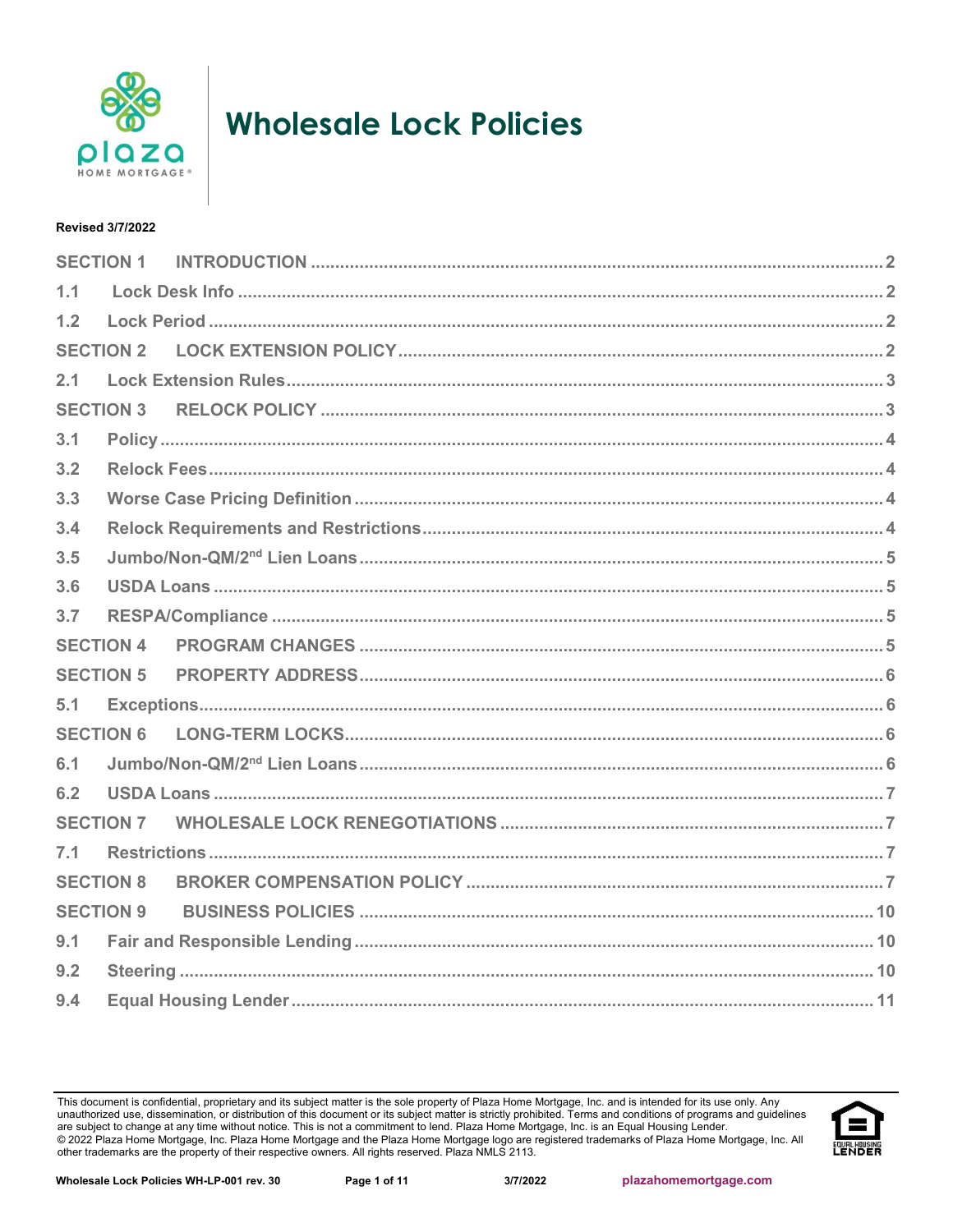## <span id="page-1-1"></span><span id="page-1-0"></span>**1.1 Lock Desk Info**

#### **Phone:** (800) 277-3395 **Email: [rates.rates@plazahomemortgage.com](mailto:rates.rates@plazahomemortgage.com)** Lock Desk closes at 4:00 PM PT. BREEZE is available through 11:59 PM PT.

## <span id="page-1-2"></span>**1.2 Lock Period**

A lock period begins the day after the loan is locked.

Example: A 15 day lock is taken on June 1st and will expire on June 16th.

## **Lock Expiration Date**

Plaza's lock expiration policy is that a lock will always expire on a business day. A lock expiration that would naturally fall on a weekend or holiday will be rolled to the next business day. Locks expire at 3pm PT.

Example: If a 30 day lock would put the expiration date on a Saturday or Sunday, the lock expiration date will automatically roll to the following business day.

#### **Fee Waiver**

To the extent that a lock extension or relock fee (as described in Sections 2 and 3 below) is indicated, the Regional Manager may waive the extension or relock fee charge to the borrower under circumstances where it is demonstrable that a lock extension or relock is necessary because of delays caused or controllable by Plaza. In cases of unforeseen circumstances, the Regional Manager may permit the broker to pay the fee.

#### <span id="page-1-3"></span>**Section 2 Lock Extension Policy**

#### **Lock Extension Fees**

| <b>Number of</b><br><b>Days</b> | <b>Reduced Extension Fee When Requested 3 or</b><br>More Business Days Prior to Lock Expiration*<br>(eligible for first extension only) | <b>1st Extension</b><br>Fee | 2nd Extension<br><b>Fee</b> |
|---------------------------------|-----------------------------------------------------------------------------------------------------------------------------------------|-----------------------------|-----------------------------|
|                                 | .05                                                                                                                                     |                             |                             |
|                                 | .125                                                                                                                                    | .175                        | .175                        |
|                                 | .25                                                                                                                                     | .30                         | .30                         |
|                                 | 375                                                                                                                                     | .55                         |                             |

#### **5-day Free Lock Extension**

- Only available if requested within the original lock term.
- Must be requested at the lock desk within 7 calendar days of original lock expiration.
- \*Subsequent extensions will be subject to regular extension fees.
- Relocks are not eligible.
- Jumbo loans are not eligible.
- Eligible for purchase and refinance transactions.

This document is confidential, proprietary and its subject matter is the sole property of Plaza Home Mortgage, Inc. and is intended for its use only. Any unauthorized use, dissemination, or distribution of this document or its subject matter is strictly prohibited. Terms and conditions of programs and guidelines are subject to change at any time without notice. This is not a commitment to lend. Plaza Home Mortgage, Inc. is an Equal Housing Lender © 2022 Plaza Home Mortgage, Inc. Plaza Home Mortgage and the Plaza Home Mortgage logo are registered trademarks of Plaza Home Mortgage, Inc. All other trademarks are the property of their respective owners. All rights reserved. Plaza NMLS 2113.

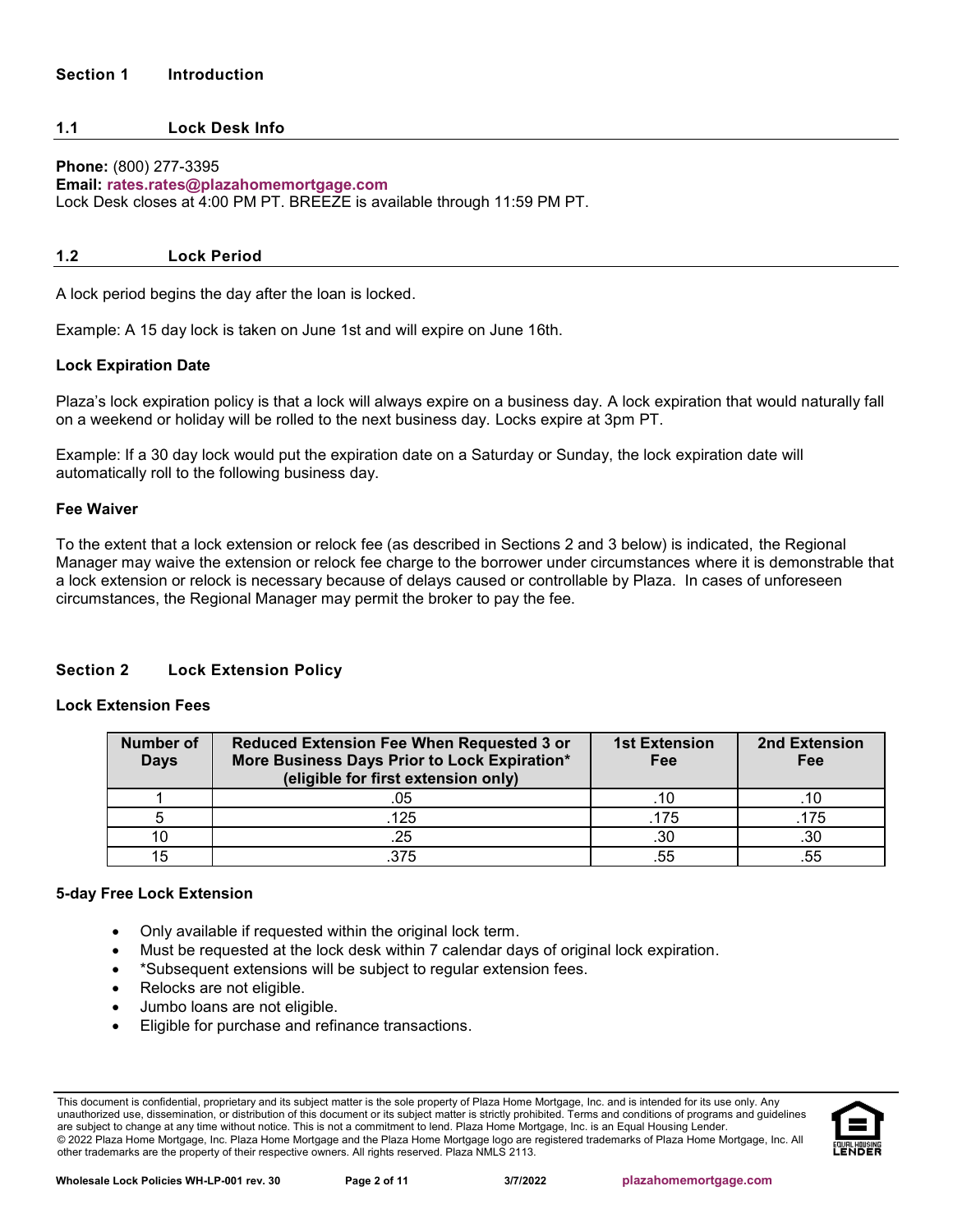\*Any subsequent extensions will be considered a 2<sup>nd</sup> extension. Requirements for a 2<sup>nd</sup> extension and appropriate fees will apply.

## <span id="page-2-0"></span>**2.1 Lock Extension Rules**

- A lock extension must be requested by 3:00 pm, Pacific and before the lock expires.
- A loan must be at least in an Underwriting Approved status to qualify for a lock extension. Regional Managers may make exceptions so long as they document their justification in the loan notes. Purchase transactions that are eligible for a free extension must be clear to close. No exceptions.
- Lock extensions may be subject to new loan level price adjustments that were published after the subject loan was locked.
- Extensions are not allowed on Long-Term locks. See **[Long Term Lock Policy](#page-5-4)**.
- Loans that have been relocked are not eligible for an extension, unless the loan is in a clear to close status. Reduced extension fees are not applicable for loans that have been relocked.
	- A second lock extension is an exception and will be considered only when all of the following apply:
	- $\circ$  Loan must be ready for docs with all prior to doc conditions satisfied.
	- $\circ$  The initial lock term must be 30 days or greater. 2nd extensions will not be considered when the initial lock term was for less than 30 days.
	- $\circ$  Loans requiring second extensions are not eligible for the Reduced Extension Fee.
	- $\circ$  Loans that do not fund prior to the expiration of the 2nd lock extension will be subject to Plaza's relock policy.

**Note:** A second lock extension is not allowed in all circumstances.

Example for Reduced Extension Fee: Lock expires on Friday the 15<sup>th</sup>, extension request must be made on or before Tuesday the 12<sup>th</sup> by 3 pm, Pacific in order to receive the Reduced Extension Fee.

## **Jumbo/Non-QM/2nd Lien Loans**

Jumbo, Non-QM, 2nd Lien loans are not eligible for lock extensions.

#### **USDA Loans**

Conditional Commitments are issued by USDA with a 90 day approval. Plaza requires that all USDA loans fund within 60 days after the USDA's Conditional Commitment date to ensure adequate time for guaranteeing the loan. The Plaza Underwriter must ensure the lock extension date will not occur more than 60 days after the date the Conditional Commitment was issued.

# <span id="page-2-1"></span>**Section 3 Relock Policy**

An inactive lock is an expired lock and includes loans that were locked and later canceled or denied.

Loans with expired locks will be considered for relocks at the worse case pricing and are subject to a relock fee.

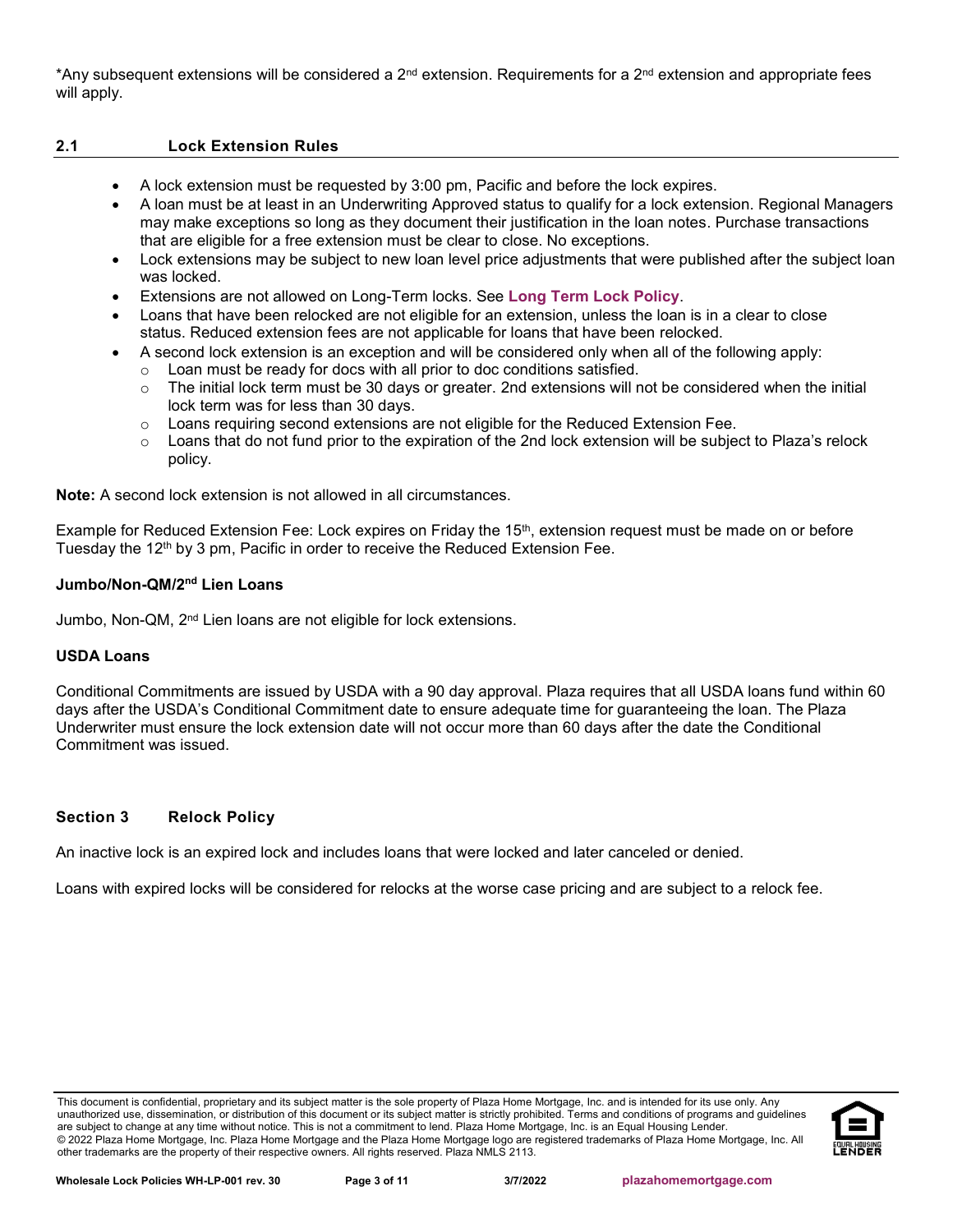#### <span id="page-3-0"></span>**3.1 Policy**

All relock requests within 30 days after the initial lock expiration date will be relocked at the worse case pricing and will be charged a relock fee as described below.

Worse case pricing will compare the base pricing net of all loan level adjustments from the initial lock to the pricing in effect at the time of the relock request. See definition below for additional information.

#### <span id="page-3-1"></span>**3.2 Relock Fees**

- 15 day relock: Worse case pricing and a .125 relock fee.
- 30 day relock: Worse case pricing and a .25 relock fee.
- 45 day relock: Worse case pricing and a .375 relock fee.
- 60 day relock: Worse case pricing and a .50 relock fee.

**Note:** For loans that were initially locked for 15 days and require a relock, the loan may be relocked for 15 additional days at a charge of .25, for 30 additional days for .375, for 45 additional days for .50 and for 60 additional days for .625.

## <span id="page-3-2"></span>**3.3 Worse Case Pricing Definition**

Worse case pricing will compare the original price including prior extension fees to the current market price for the same term. Any prior lock extension fees and/or branch pricing specials will be reapplied once worse case pricing is determined. The relock fees will be applied once worse case pricing is determined.

Example: Loan was locked for 30 days and lock expires, compare original 30 day price (including any applicable extension fees) to the current market price at the same rate for 30 days. If loan only needs to be relocked for 15 days, Plaza will reduce the lock term to 15 days as long as the net price does not improve based on the shorter lock term.

When it is determined that the current market price is worse case, prior extension fees may be removed and loan can be locked at current market price without the prior extension fee.

# <span id="page-3-3"></span>**3.4 Relock Requirements and Restrictions**

Relock fees are cumulative. If a loan has been relocked once and requires another relock, an additional relock fee will apply.

Requests for relocks will only be considered for loans that are approved by underwriting.

If a loan has been relocked once and requires a second relock, to qualify for a second relock, the file must be ready for docs and all prior to doc conditions must be signed off.

If price adjustments and/or underwriting guidelines have occurred since the initial lock, the loan will be subject to worse case price adjustments as well as subject to current underwriting guidelines.

Loans may be relocked at the current market pricing when at least 30 days have passed from the current lock expiration date. This will be considered a new lock and is not subject to relock fees and/or requirements. Jumbo loans are not eligible – **[See Section 3.5](#page-4-0)**.

Relock requests will only be taken by phone. Emailed relock requests are not honored as they are subject to any market movement.

This document is confidential, proprietary and its subject matter is the sole property of Plaza Home Mortgage, Inc. and is intended for its use only. Any unauthorized use, dissemination, or distribution of this document or its subject matter is strictly prohibited. Terms and conditions of programs and guidelines are subject to change at any time without notice. This is not a commitment to lend. Plaza Home Mortgage, Inc. is an Equal Housing Lender. © 2022 Plaza Home Mortgage, Inc. Plaza Home Mortgage and the Plaza Home Mortgage logo are registered trademarks of Plaza Home Mortgage, Inc. All other trademarks are the property of their respective owners. All rights reserved. Plaza NMLS 2113.

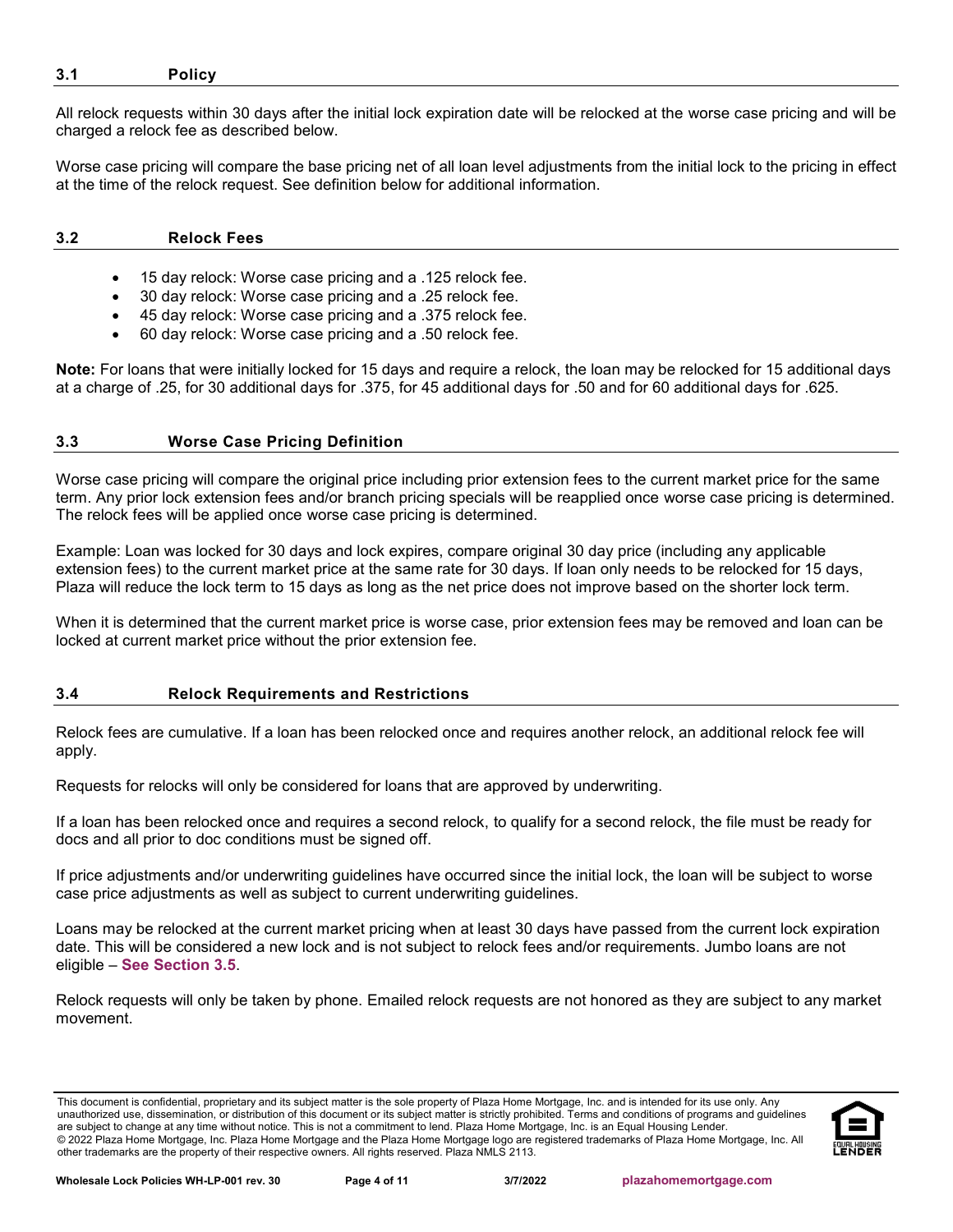If the rate the loan was initially locked at is not available at the time of relock, the worse case pricing is calculated by comparing the pricing of a new available rate.

Loans that have been relocked are not eligible for a lock extension, unless the loan is in a clear-to-close status. If the loan is not in a clear to close status, the file must be relocked again, subject to worse case pricing and an additional relock fee.

#### <span id="page-4-0"></span>**3.5 Jumbo/Non-QM/2nd Lien Loans**

Jumbo, Non-QM, and 2nd Lien loans require investor prior approval for underwriting. If the investor has not approved the loan within 30 days of submission for prior approval, the investor will cancel the loan and the lock, if applicable.

Relocks on Jumbo, Non-QM, and 2<sup>nd</sup> Lien loans are considered case-by-case by Secondary Marketing Management and will be subject to investor approval.

#### <span id="page-4-1"></span>**3.6 USDA Loans**

For relock requests on USDA loans, proceed as applicable, however, in cases where worse case pricing applies, Plaza may be subject to a maximum rate on the relock date that is a lower rate than the original locked rate. If a situation occurs where the rate must be reduced in order to be in compliance with USDA's maximum rate, the worse case pricing will still apply.

USDA loans have a maximum rate assigned daily. A program change request may result in the requirement to reduce the rate to be in compliance with USDA.

#### <span id="page-4-2"></span>**3.7 RESPA/Compliance**

All relocks require the date of the relock request to be used as the new Lock Date.

#### <span id="page-4-3"></span>**Section 4 Program Changes**

When requesting a program change on a locked loan, the broker may be subject to worse case pricing.

**Scenario 1:** The original lock date is worse case.

• \* Loan is subject to the pricing from the original lock date and the original lock expiration date will apply.

**Scenario 2:** The current pricing is worse case.

• \* The loan is subject to the current day's pricing. The lock expiration date will be based on the date of the program change. If the original lock was for 30 days, the new lock will be for 30 days.

**Exception:** If the broker is changing to a 'like product' (Agency to Agency with similar or same terms) the original lock terms may apply. The Plaza Lock Desk will determine if the program change is to a 'like product.'

#### **Examples of like products (similar products and terms):**

Program Change from Agency 30yr to Agency 25yr (CF300 to CF250) Program Change from FHA 30yr to FHA 30yr w/ EEM Program Change from Agency 30yr to Agency 15yr (CF300 to CF150)

This document is confidential, proprietary and its subject matter is the sole property of Plaza Home Mortgage, Inc. and is intended for its use only. Any unauthorized use, dissemination, or distribution of this document or its subject matter is strictly prohibited. Terms and conditions of programs and guidelines are subject to change at any time without notice. This is not a commitment to lend. Plaza Home Mortgage, Inc. is an Equal Housing Lender. © 2022 Plaza Home Mortgage, Inc. Plaza Home Mortgage and the Plaza Home Mortgage logo are registered trademarks of Plaza Home Mortgage, Inc. All other trademarks are the property of their respective owners. All rights reserved. Plaza NMLS 2113.

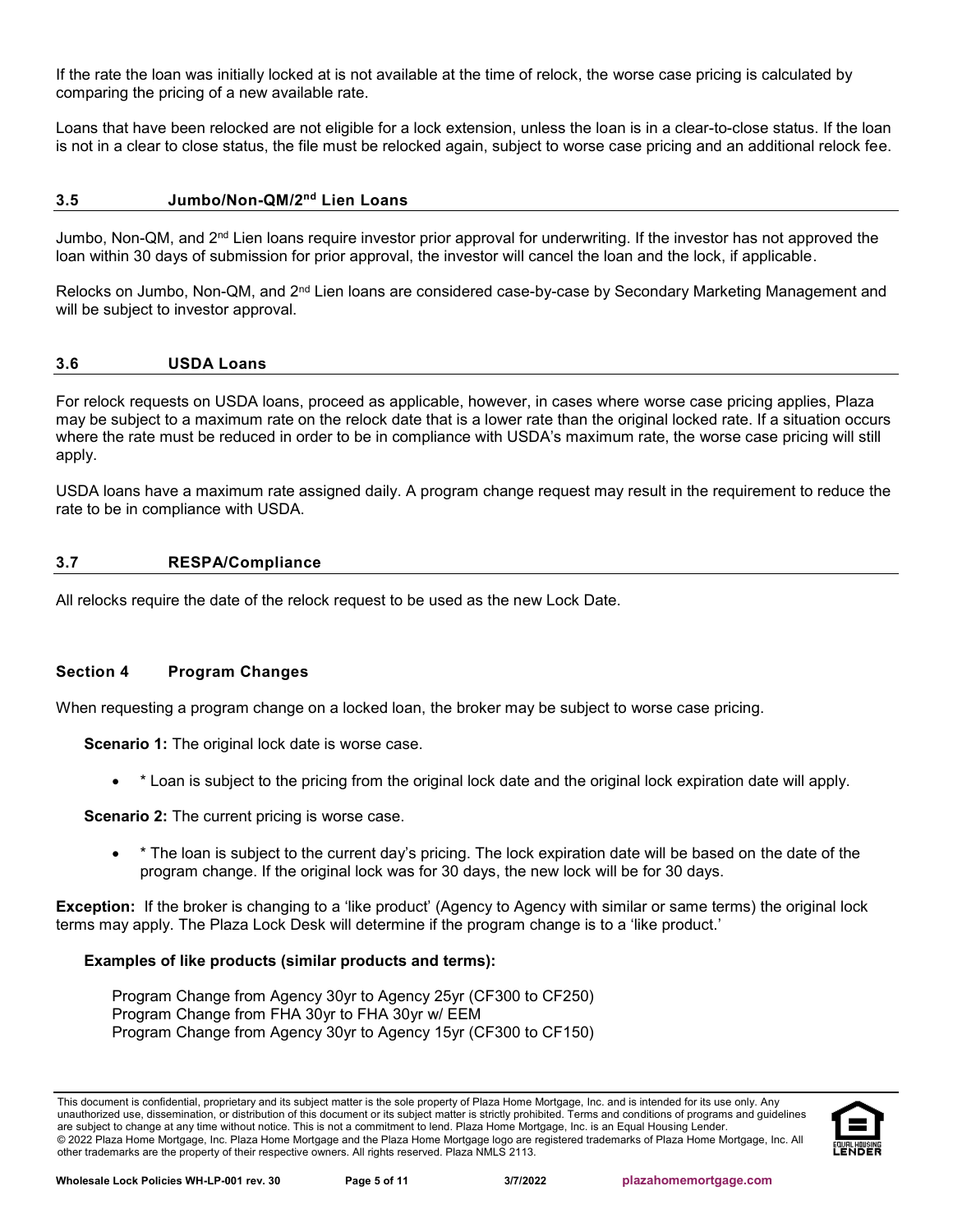## **Examples of non-like products (different products and/or terms):**

Program Change from FHA 30yr to Agency 30yr (FHA300 to CF300)

## <span id="page-5-0"></span>**Section 5 Property Address**

All loans must have a verified property address before they are capable of locking the loan with current market price. We do not accept Pre-quals or loans with TBD as the address.

When it is requested that a full property address is changed on a locked loan, the loan will be relocked using the **current market price**. This situation will be treated like a brand new lock with a new lock expiration date based on the date of the request for an address changed. The original lock will be cancelled and a new loan will be created for the new lock at current market.

#### <span id="page-5-1"></span>**5.1 Exceptions**

If a property address change is not significant, (see examples below), the original lock terms will be honored.

The following address changes are examples of when the original lock term is allowed:

- Address changes from 123 Street to 123 Ave.
- Transposed numbers Address changes from 4592 to 4529.
- The property's zip code changes.
- The property's city changes.

**Note:** If a copy of the purchase contract is provided with the changed address and is signed by the borrower(s) prior to the lock date, the original lock terms will be honored.

# <span id="page-5-4"></span><span id="page-5-2"></span>**Section 6 Long-Term Locks**

Long-term locks are available on standard Agency and Government loans only. Long-term locks are not available on High Balance Agency, High Balance FHA, or Jumbo VA.

#### **Extensions are not allowed on Long-Term locks.**

#### **Float down pricing**

- 90 day lock 60 day price + .25% to rate (max rate). At docs, rate can change to lower of max rate or current 60 day + .125% to rate.
- 120 day lock 60 day price + .375% to rate (max rate). At docs, rate can change to lower of max rate or current 60 day + .125% to rate.
- 180 day lock 60 day price + .50% to rate (max rate). At docs, rate can change to lower of max rate or current 60 day + .125% to rate.

## <span id="page-5-3"></span>**6.1 Jumbo/Non-QM/2nd Lien Loans**

Jumbo, Non-QM, and 2<sup>nd</sup> Lien loans are not eligible for Long-Term locks.

This document is confidential, proprietary and its subject matter is the sole property of Plaza Home Mortgage, Inc. and is intended for its use only. Any unauthorized use, dissemination, or distribution of this document or its subject matter is strictly prohibited. Terms and conditions of programs and guidelines are subject to change at any time without notice. This is not a commitment to lend. Plaza Home Mortgage, Inc. is an Equal Housing Lender © 2022 Plaza Home Mortgage, Inc. Plaza Home Mortgage and the Plaza Home Mortgage logo are registered trademarks of Plaza Home Mortgage, Inc. All other trademarks are the property of their respective owners. All rights reserved. Plaza NMLS 2113.

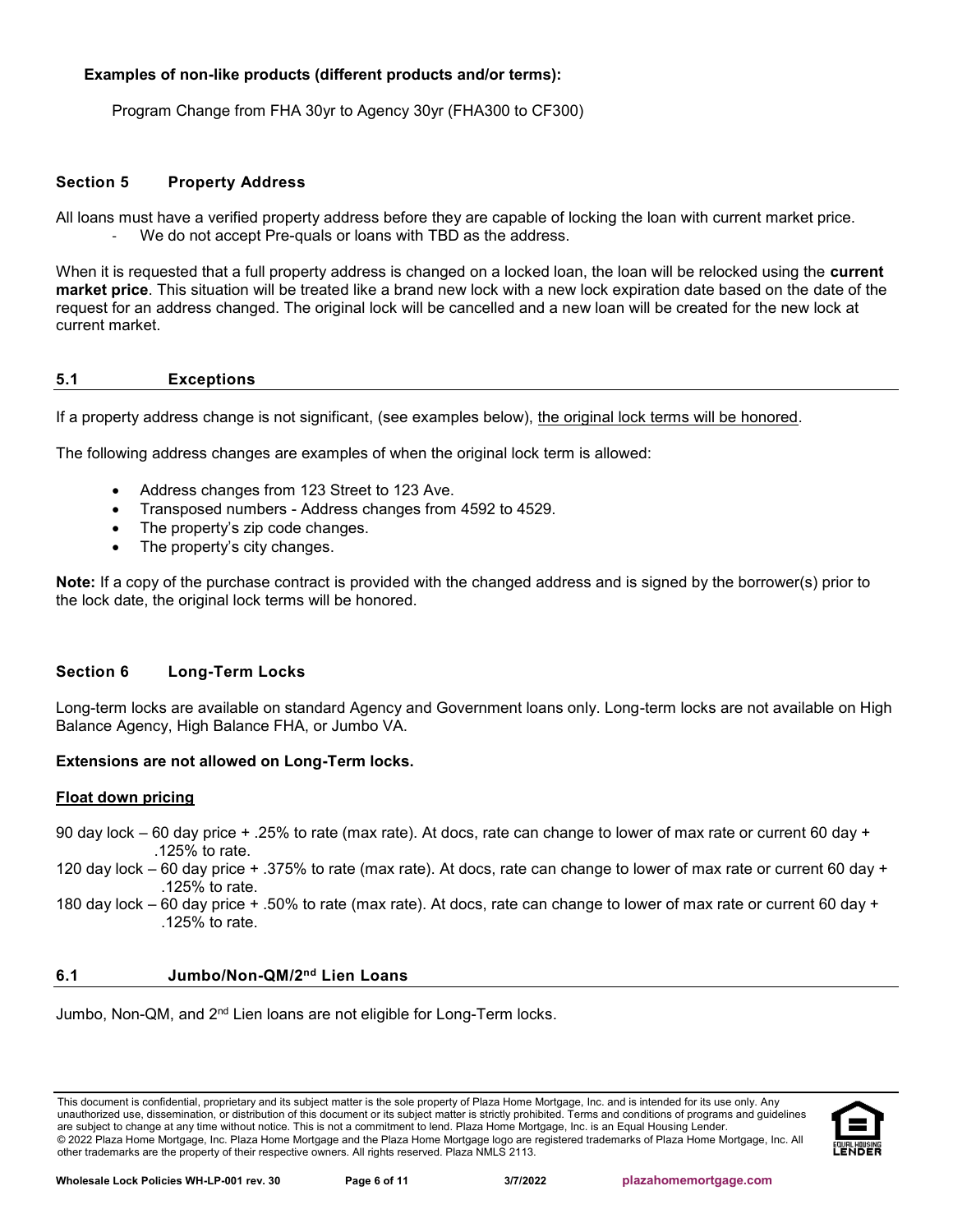## <span id="page-6-0"></span>**6.2 USDA Loans**

USDA loans have a maximum rate lock period of 60 days. For loans requiring a longer lock term, see the **[Lock Extension](#page-1-3)  [Policy](#page-1-3)** for details.

# <span id="page-6-1"></span>**Section 7 Wholesale Lock Renegotiations**

If a customer wants to renegotiate (decrease in rate) the original locked terms of a loan, the following guidelines will apply:

- The market rate must have improved significantly.
- The renegotiated price will be 50 basis points worse than the current day price.
- The original lock expiration date will remain in effect.
- Renegotiations are not allowed on files that have already been relocked at worse case pricing.
- Refinance transaction: Renegotiations will be considered when the loan has been approved by underwriting and is ready to go to docs.
- Purchase transaction: There must be at least 10 days remaining on the lock to be considered for a lock renegotiation.
- The regional branch manager must approve the renegotiation prior to being submitted to the lock desk.

#### <span id="page-6-2"></span>**7.1 Restrictions**

- A one-time lock renegotiation is permitted for each loan.
- A one-time extension is allowed on the renegotiated lock terms as long as no previous extensions were offered. The standard extension fees apply.
- Any existing extensions will be carried over to the renegotiated price.
- Jumbo loans are not eligible for lock renegotiations.

# <span id="page-6-3"></span>**Section 8 Broker Compensation Policy**

#### **Compensation**

**The compensation policies in this Section related to caps, compensation plans, and restrictions to one compensation method are applicable to consumer purpose loans (loans for personal, family or household purposes). These policies do not apply to business purpose loans (loans to acquire, improve or maintain investment properties).**

Plaza will provide its business partners with two compensation options, lender-paid and borrower-paid compensation. The compensation option must be selected before the loan application is submitted to Plaza. However, the mortgage broker will be allowed to change from one compensation model to the other during the transaction. A change from lender- to borrower- or borrower- to lender-paid compensation is not a valid change under RESPA or TILA and no fees may be increased as a result of this request for change. The broker negotiates its compensation on a borrower-paid, but may not exceed their lender-paid compensation. Once the compensation is set it may not be renegotiated and reduced.

**Compensation Caps:** Plaza will limit lender-paid compensation as follows:

- Up to 2.75% if there is no flat fee charged in addition to the percentage
- Up to 2.5% if the flat fee does not exceed \$1,000
- Up to 2.0% if the flat fee does not exceed \$2,000

This document is confidential, proprietary and its subject matter is the sole property of Plaza Home Mortgage, Inc. and is intended for its use only. Any unauthorized use, dissemination, or distribution of this document or its subject matter is strictly prohibited. Terms and conditions of programs and guidelines are subject to change at any time without notice. This is not a commitment to lend. Plaza Home Mortgage, Inc. is an Equal Housing Lender © 2022 Plaza Home Mortgage, Inc. Plaza Home Mortgage and the Plaza Home Mortgage logo are registered trademarks of Plaza Home Mortgage, Inc. All other trademarks are the property of their respective owners. All rights reserved. Plaza NMLS 2113.

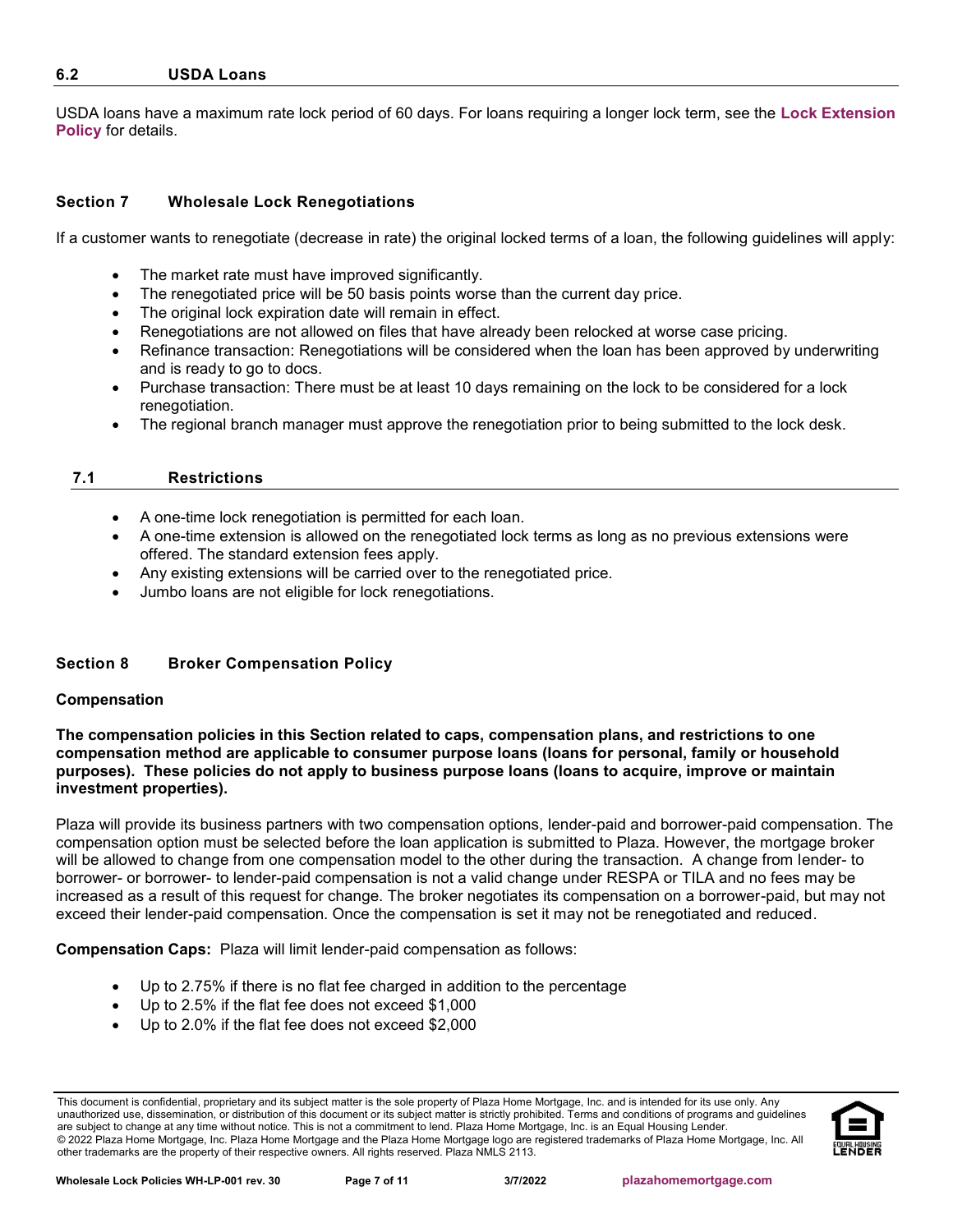Brokers may select a floor not less than \$0 or more than the greater of \$3,000 or 1% of the region's average loan size and a maximum not to exceed \$35,000.

# **Compensation Changes**

Mortgage brokers may elect a compensation plan each quarter. If the mortgage broker does not elect a new compensation plan, the then-current compensation plan will be retained. All branches of a mortgage broker that are located within a specific state must have the same compensation plan. Mortgage broker companies operating in multiple states may elect to have different compensation plans by state; but, must have a common plan for all transactions within a state.

## **Lender-Paid Compensation**

Compensation is based on established terms negotiated between the mortgage broker and Plaza. The agreement must be in place prior to becoming approved to do business with Plaza and will remain in effect for a minimum of 90 days. On a transaction basis, the lender-paid broker compensation is determined by the compensation agreement that is in effect at the time the mortgage broker takes the loan application from the borrower (when the mortgage broker has received those information items that define an application under TILA, generally evidenced by the loan originator signature on a 1003). The compensation agreement may be based on a combination of a percentage of the loan amount and flat fee, with a minimum and maximum cap. Compensation may not vary from transaction to transaction and will be based on the compensation plan in effect until the agreement plan is amended. When compensation is paid by Plaza to the broker, the mortgage broker may not receive compensation from any other party at settlement or outside of closing on transactions where the loan originator is paid by the lender.

## Premium Pricing Considerations:

Premium pricing may be used to pay all bona fide third party costs, including Plaza fees. Plaza will permit a principal curtailment on purchase or refinance loans as a result of excess premium rate credit. The excess premium must be identified on the HUD-1 Settlement Statement or Closing Disclosure and is limited to the amount of the excess premium rate credit below. The premium rate credit is the amount associated with the lowest pricing rate option that allows for some or the entire borrower's closing costs to be paid so the borrower does not have to pay those closing costs out of pocket. If the borrower was not provided with the best rate, the loan is not eligible to be closed by Plaza.

- If the premium rate credit is less than or equal to \$2,000 for loan amounts up to \$350,000, or \$4,000 for loan amounts exceeding \$350,000, then no further documentation is required.
- For premium credits exceeding these thresholds, evidence that the next lower pricing option would require the borrower to pay closing costs out of pocket must be documented in the file (GFE or LE, pricing/rate sheet, etc.).

If the program permits, the borrower may also receive cash back within program guidelines in addition to the amount of the curtailment. Please check the Program Guidelines for cash back eligibility criteria. Note the cash back may not be from the premium pricing credit.

#### **Discount Pricing Considerations:**

Loans that feature below-par pricing (before applying any broker compensation percentage) may feature lender-paid broker compensation, provided that the total of compensation and discount points (excluding bona fide discount points) and other points and fees do not exceed the QM points and fees threshold.

# **Borrower-Paid Compensation**

The mortgage broker will negotiate its compensation with the borrower for each transaction where the borrower pays his/her compensation directly subject to the caps prescribed above in Plaza's broker compensation policy. Plaza prohibits the broker from charging a consumer more on a borrower-paid transaction than s/he would have received on the same transaction under the lender-paid compensation plan in effect on the date the mortgage broker takes the loan application. On a transaction basis, the borrower-paid compensation amount is set at application or at any time up to and including at

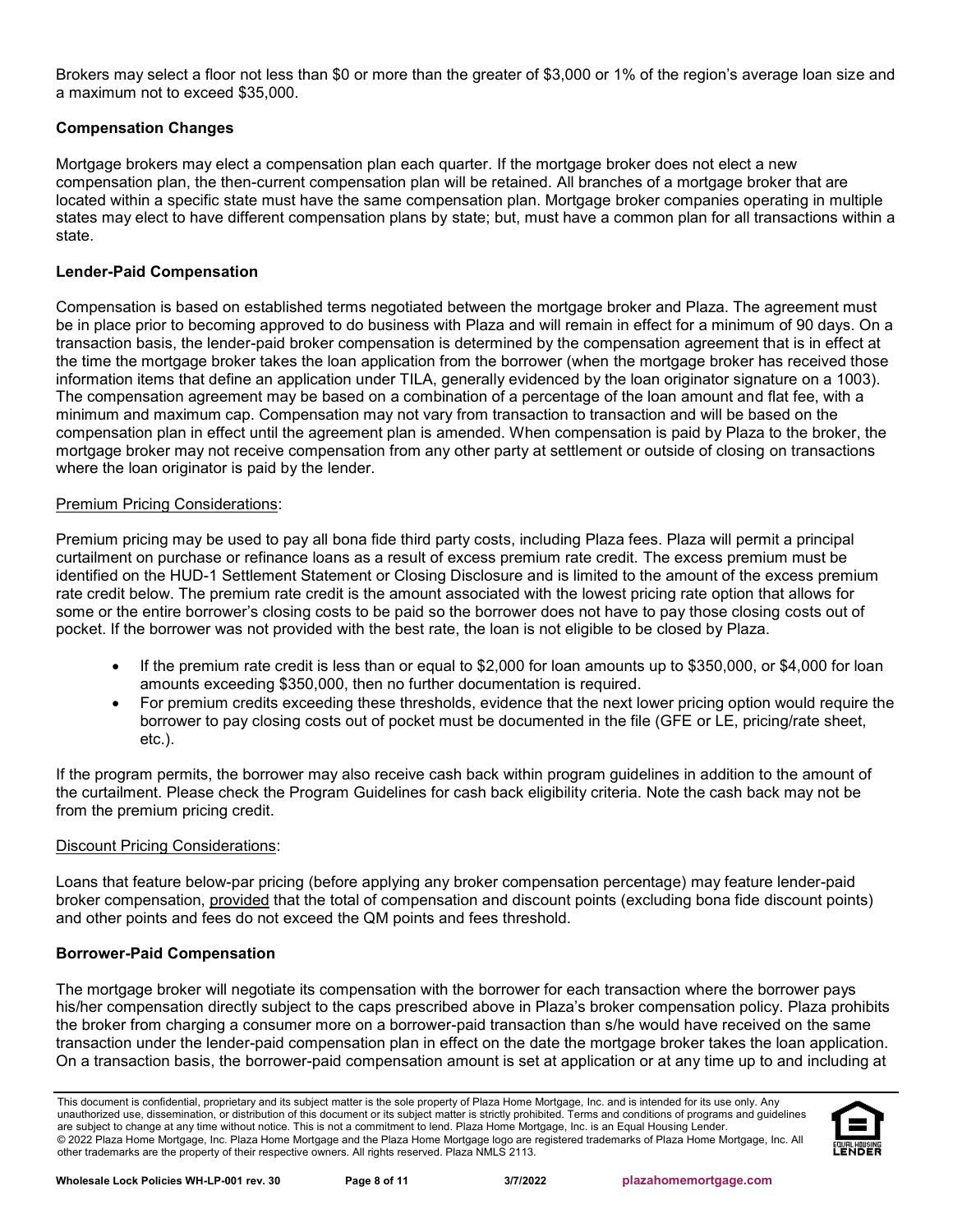the time the interest rate is locked with Plaza, subject to Plaza caps and regulatory restrictions. Any compensation paid by the seller or other third party that is not the lender is considered borrower-paid. Further, compensation paid from loan proceeds will be considered borrower-paid. The mortgage broker may not receive compensation from the lender directly, indirectly or through premium pricing from the rate.

**Note:** For a business purpose loan to be secured by an investment property, broker compensation caps do not apply. The broker may freely negotiate borrower-paid broker compensation. However, that compensation remains subject to a "reasonable and customary" standard and may not be unfair or abusive.

# Premium Pricing Considerations:

Premium pricing may be used to pay all bona fide third party costs, including Plaza fees. If the premium rate credit exceeds the amount of third party costs, Plaza will permit a principal curtailment on purchase or refinance loans as a result of excess premium rate credit. The excess premium must be identified on the HUD-1 Settlement Statement or Closing Disclosure and is limited to the amount of the excess premium rate credit below. The premium rate credit is the amount associated with the lowest pricing rate option that allows for some or the entire borrower's closing costs to be paid so the borrower does not have to pay those closing costs out-of-pocket. If the borrower was not provided with the best rate, the loan is not eligible to be closed by Plaza.

- If the premium rate credit is less than or equal to \$2,000 for loan amounts up to \$350,000, or \$4,000 for loan amounts exceeding \$350,000, then no further documentation is required.
- For premium credits exceeding these thresholds, evidence that the next lower pricing option would require the borrower to pay closing costs out of pocket must be documented in the file (GFE or LE, pricing/rate sheet, etc.).

If the program permits, the borrower may also receive cash back within program guidelines in addition to the amount of the curtailment. Please check the Program Guidelines for cash back eligibility criteria. Note the cash back may not be from the premium pricing credit.

# Discount Pricing Considerations:

Loans that feature below-par pricing may be designated as either lender-paid or borrower-paid broker compensation. Loans that feature below-par pricing must be designated as borrower-paid broker compensation if QM points and fees thresholds are exceeded due to lender-paid broker compensation being "double-counted" in the QM points and fees calculations.

# Department of Veterans Affairs ("VA") Loan Considerations:

For VA loan cases, the maximum allowable compensation on borrower-paid transactions is 1%. Doing so ensures that VA requirements capping loan fees at 1% will not be violated. If compensation will be greater than 1%, the loan must be originated as lender-paid.

# Tangible Net Benefit

All loans closed by Plaza must provide a tangible benefit to the borrower and be closed in compliance with all federal and state regulations. Plaza does not close loans subject to federal or state high cost restrictions or that exceed agency "points and fees" restrictions. Plaza also does not close loans that exceed Qualified Mortgage (QM) "points and fees" restrictions, unless permitted under specific Program Guidelines. Plaza collects fees necessary to close the loan and that are customary and reasonable. Plaza prohibits charging fees that are excessive, unallowable or duplicative.

# **Anti-Steering / Safe Harbor**

When a mortgage broker receives lender-paid compensation, loan originators must provide the consumer with loan options from a significant number of the creditors with which the loan originator regularly does business. For each type of transaction, fixed rate, ARM, in which the consumer expresses an interest, the loan options presented must include:

This document is confidential, proprietary and its subject matter is the sole property of Plaza Home Mortgage, Inc. and is intended for its use only. Any unauthorized use, dissemination, or distribution of this document or its subject matter is strictly prohibited. Terms and conditions of programs and guidelines are subject to change at any time without notice. This is not a commitment to lend. Plaza Home Mortgage, Inc. is an Equal Housing Lender. © 2022 Plaza Home Mortgage, Inc. Plaza Home Mortgage and the Plaza Home Mortgage logo are registered trademarks of Plaza Home Mortgage, Inc. All other trademarks are the property of their respective owners. All rights reserved. Plaza NMLS 2113.

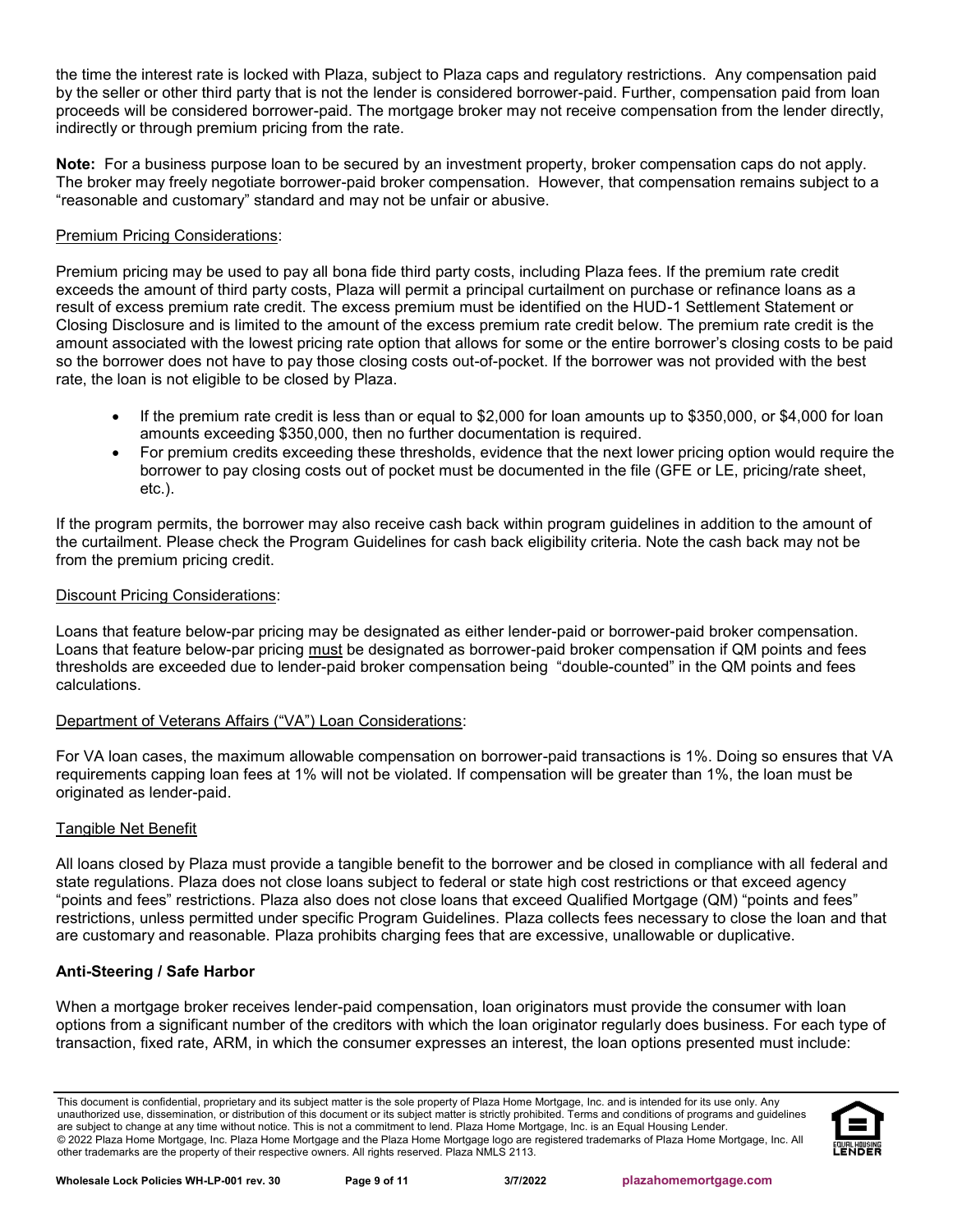- The loan with the lowest interest rate.
	- The loan with the lowest interest rate with no risky features, including, but not limited to:
	- A prepayment penalty, interest-only payment, negative amortization, or a balloon payment in the first 7 years.
- The loan with the lowest total dollar amount for origination points and fees and discount points.

When the loan originator presents these options to the borrower, they are deemed in compliance with the anti-steering prohibition through safe harbor. The loan originator must have a good faith belief that the options presented are loans for which the consumer likely qualifies and must obtain options from at least three creditors, unless the originator regularly does business with fewer than three creditors. If more than three loans are presented, the loan originator must highlight the loans that satisfy the required criteria noted above.

The safe harbor protection is available on transactions where the loan originator has the ability to offer and receive lenderpaid compensation. The loan options disclosure must be presented to the consumer at the time the loan originator has sufficient information to complete the disclosure.

Plaza will require that an Anti-Steering Loan Options Disclosure be provided to the borrower and evidenced in the loan file, including the borrower's signature acknowledging receipt. Plaza will require a copy of the loan options disclosure at the time the loan file is submitted. Any revisions to the disclosure must be signed and dated by all borrowers a minimum of 1 day prior to closing, defined as the date the Note is signed and the security instrument is executed. Plaza's policy requires designated associates to review applications received from mortgage brokers for compliance with loan pricing policies. Any loan that is not in compliance with the pricing policy will not be funded. All reviews must be documented in the loan file.

## **Tolerance Cures**

A mortgage broker company may provide tolerance cures for unforeseen increases in settlement costs or to pay for the cost of a rate lock extension due to delays not caused by the consumer. Under RESPA and TILA, a valid change of circumstance allows the fees to be re-disclosed within 3 business days of the valid change and prior to consummation. For this reason, there should be very few tolerance cures provided by a mortgage broker. An unforeseen increase does not include disclosure mistakes.

# <span id="page-9-0"></span>**Section 9 Business Policies**

# <span id="page-9-1"></span>**9.1 Fair and Responsible Lending**

Fair and responsible lending is an integral part of Plaza's mission to meet the credit needs of the communities it serves and to make credit available to all qualified applicants through Plaza's network of broker and correspondent partners. Plaza seeks to make credit accessible and available to all qualified applicants, and to do so in accordance with all applicable laws and regulations. Specifically, it is Plaza's policy to make all credit products available to all current and future borrowers without discriminating on the basis of any prohibited characteristic, including race, color, religion, sex, sexual orientation, marital or familial status, age, national origin, handicap, receipt of public assistance, or good faith exercise of rights under the Federal Consumer Credit Protection Act. Promoting sustainable homeownership opportunities provides long-term economic prosperity and quality of life for individuals and families throughout neighborhoods and communities.

# <span id="page-9-2"></span>**9.2 Steering**

Loan originators may not engage in a practice of "steering" a mortgage applicant to a loan with a higher interest rate and/or fees designed for less creditworthy borrowers when the borrower could qualify for a less costly loan with similar characteristics.

This document is confidential, proprietary and its subject matter is the sole property of Plaza Home Mortgage, Inc. and is intended for its use only. Any unauthorized use, dissemination, or distribution of this document or its subject matter is strictly prohibited. Terms and conditions of programs and guidelines are subject to change at any time without notice. This is not a commitment to lend. Plaza Home Mortgage, Inc. is an Equal Housing Lender © 2022 Plaza Home Mortgage, Inc. Plaza Home Mortgage and the Plaza Home Mortgage logo are registered trademarks of Plaza Home Mortgage, Inc. All other trademarks are the property of their respective owners. All rights reserved. Plaza NMLS 2113.